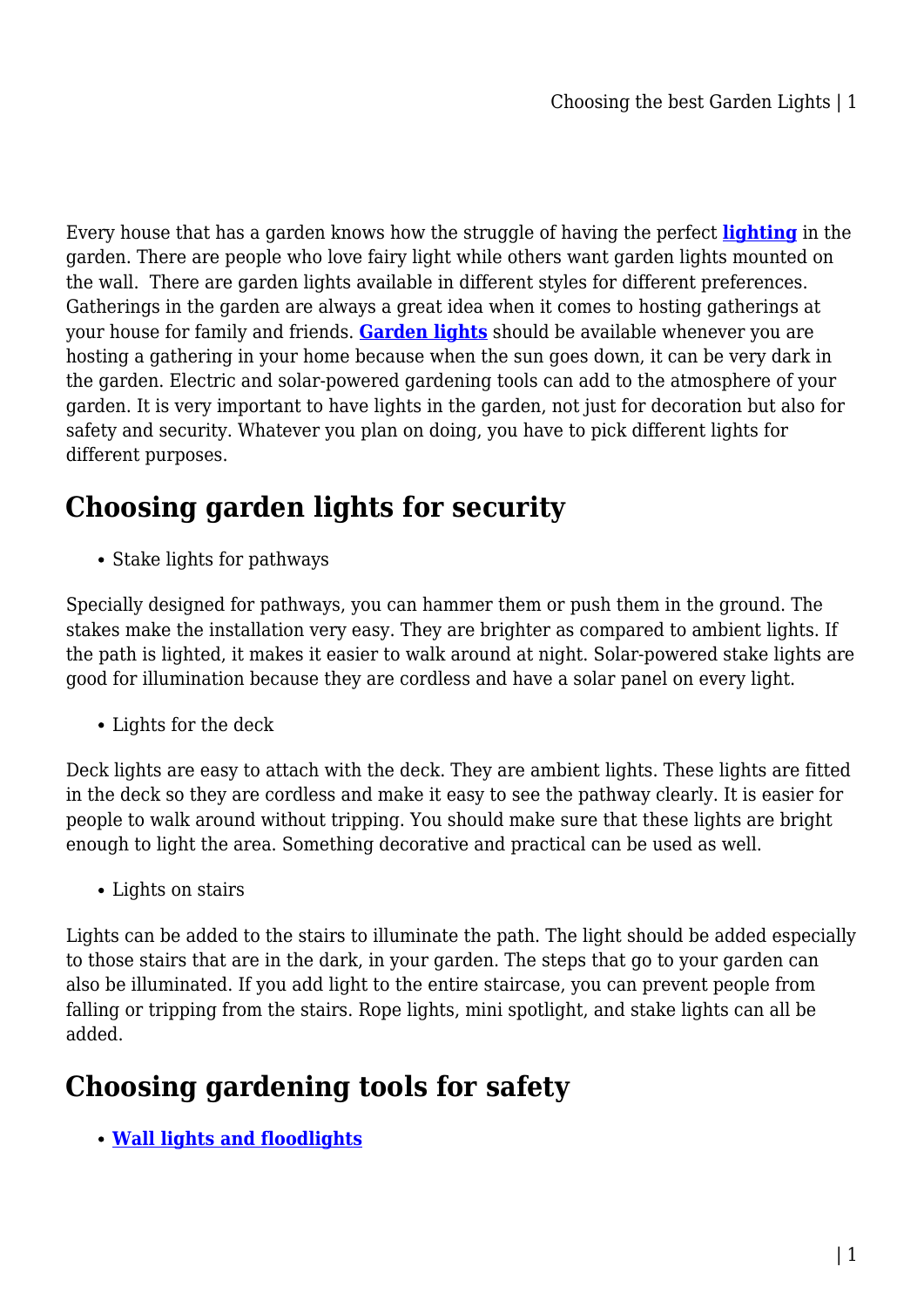Wall light and floodlights can be added at the back and front of the house to illuminate these areas. It is practical to add these lights in the front and back area so that you can keep suspicious activities away from your house. Do not put a floodlight that goes directly into your neighbours' house because that is highly unethical.

Lights with motion sensors and timers

Using gardening tools with motion sensors will allow them to turn on whenever someone passes by which will keep your house safe. You can also install gardening tools with timers so that they can turn on when the sun goes down till the morning. This will make sure that the lights are on during the entire night.

Electric light bulbs for reliable lights

High-quality solar-powered lights can illuminate the place, but they are less reliable than electric lights because they charge by using sunlight. On the other hand, electric lights are more reliable because they can provide lighting when you have power as long as the bulbs are working. You can change the bulbs when you stop working.

## **Choosing garden lights for decoration**

• Highlighting areas you love

Using the spotlight to highlight areas that you love, draws people's attention towards it. If you have any sculptures or architectural pieces, you can turn your spotlight towards them. Never turn it towards people's eyes because it will irritate them, rather set an angle which can be upwards or downwards, to point your light towards it. It is recommended to use a mini spotlight so you do not overwhelm your garden. If you want an added effect, you can even use colourful spotlights.

Ambient lights

Ambient lights are known to provide a soft glow so they can be placed around your garden. They fall under the category of decorative lights because of the styles that they offer. As they are soft lights so they might be less for illumination space and walking around.

• Solar lights

LED bulbs are used for solar lights which have given them considerable brightness but they